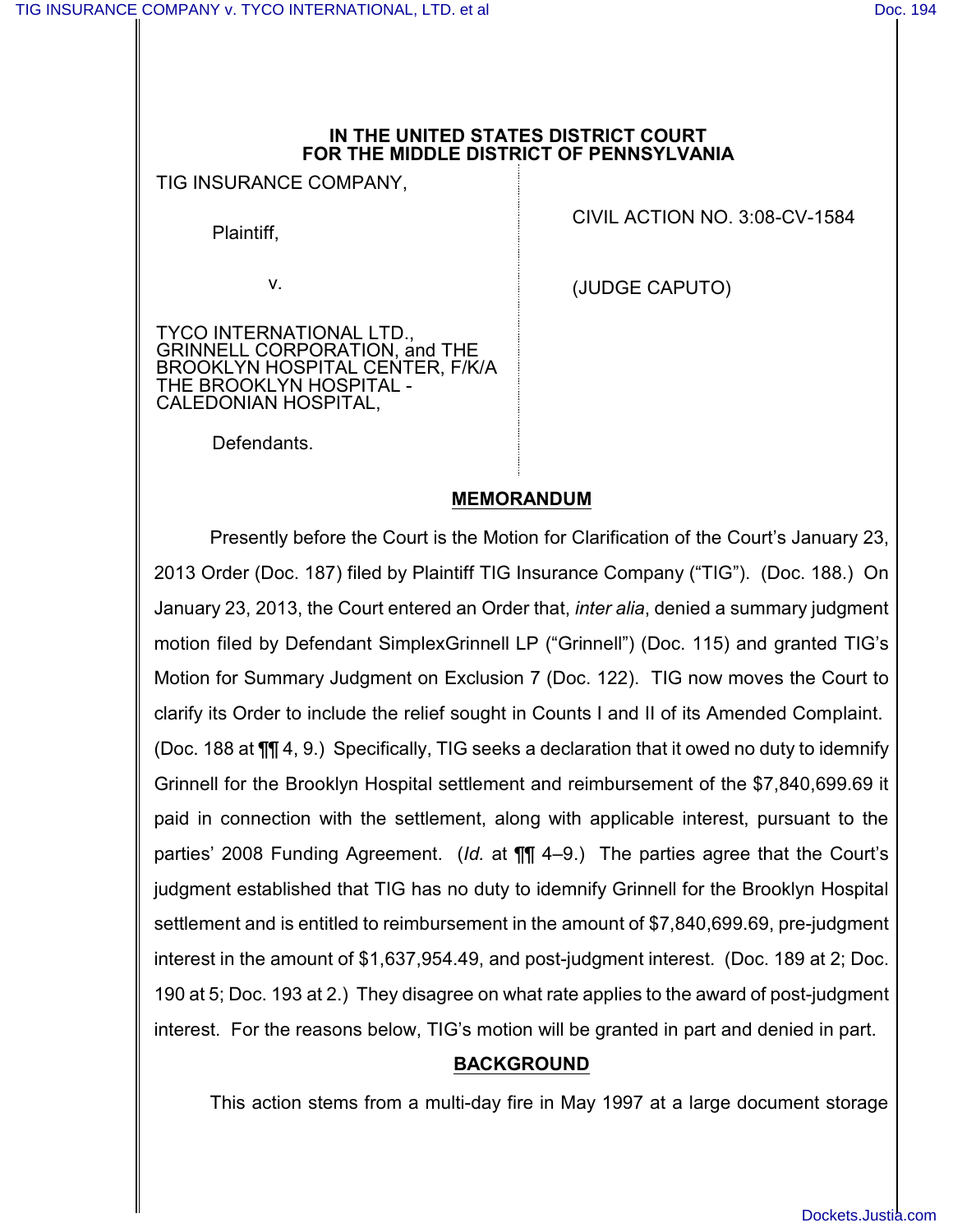warehouse complex in West Pittston, Pennsylvania, owned by Diversified Records Services, Inc. ("Diversified"). In 1995, Grinnell, a subsidiary of Tyco International Ltd. ("Tyco") that installs, manufactures, and supplies automatic fire sprinkler systems, contracted to install fire protection sprinkler systems at the Diversified complex. A fire started at the Diversified complex on May 5, 1997 that lasted several days and destroyed three large warehouses and millions of corporate documents. At the time of the fire, Grinnell's sprinkler systems were installed but were not turned on in one of the warehouses because the accompanying alarm system had not yet been connected. Grinnell knew of the fire the day it happened. Soon afterward, an adjuster for Grinnell's third-party administrator reported to Grinnell's outside counsel that a conservative estimate of damage caused by the fire was about \$8 million, a figure which was not altered in his final report of December 1997.

In May 1997, Tyco negotiated with insurers for its general liability program for the 1997–98 policy year. TIG issued Grinnell an excess liability policy, Policy No. XLX 914 12 65, for the period July 1, 1997 to July 1, 1998, with limits of \$30 million excess of \$90 million (the "TIG Policy"). The TIG Policy provided coverage for losses arising out of occurrences taking place during the policy period, but also included an "Extended Reporting Provision for Occurrences Prior to this Policy Period" endorsement ("ERP"). The ERP provided coverage for "claims<sup>1</sup> first made" after July 1, 1997 "resulting from occurrence(s) that took place during the period from 6/1/1993 to 7/1/1997" subject otherwise to the exclusions and conditions of the policy. It also contained seven exclusions, two of which are relevant to this case. Exclusion 7 excludes from coverage "[a]ny claims resulting from an occurrence<sup>2</sup> of

<sup>&</sup>lt;sup>1</sup> The ERP defines a "claim" as a "written notice received by the Named Insured [Tyco and its subsidiaries] of an intention to hold the Named Insured responsible for any occurrence covered by this policy, and shall include the service of suit or institution of arbitration proceedings against the Named Insured."

<sup>&</sup>lt;sup>2</sup> The TIG Policy incorporates the definition of "occurrence" used in the underlying AIG umbrella policy, which defines "occurrence" as "an accident, including continuous or repeated exposure to conditions, which results in Bodily Injury or Property Damage neither expected nor anticipated from the standpoint of the Insured." (Pl.'s SMF at ¶¶ 54–56.)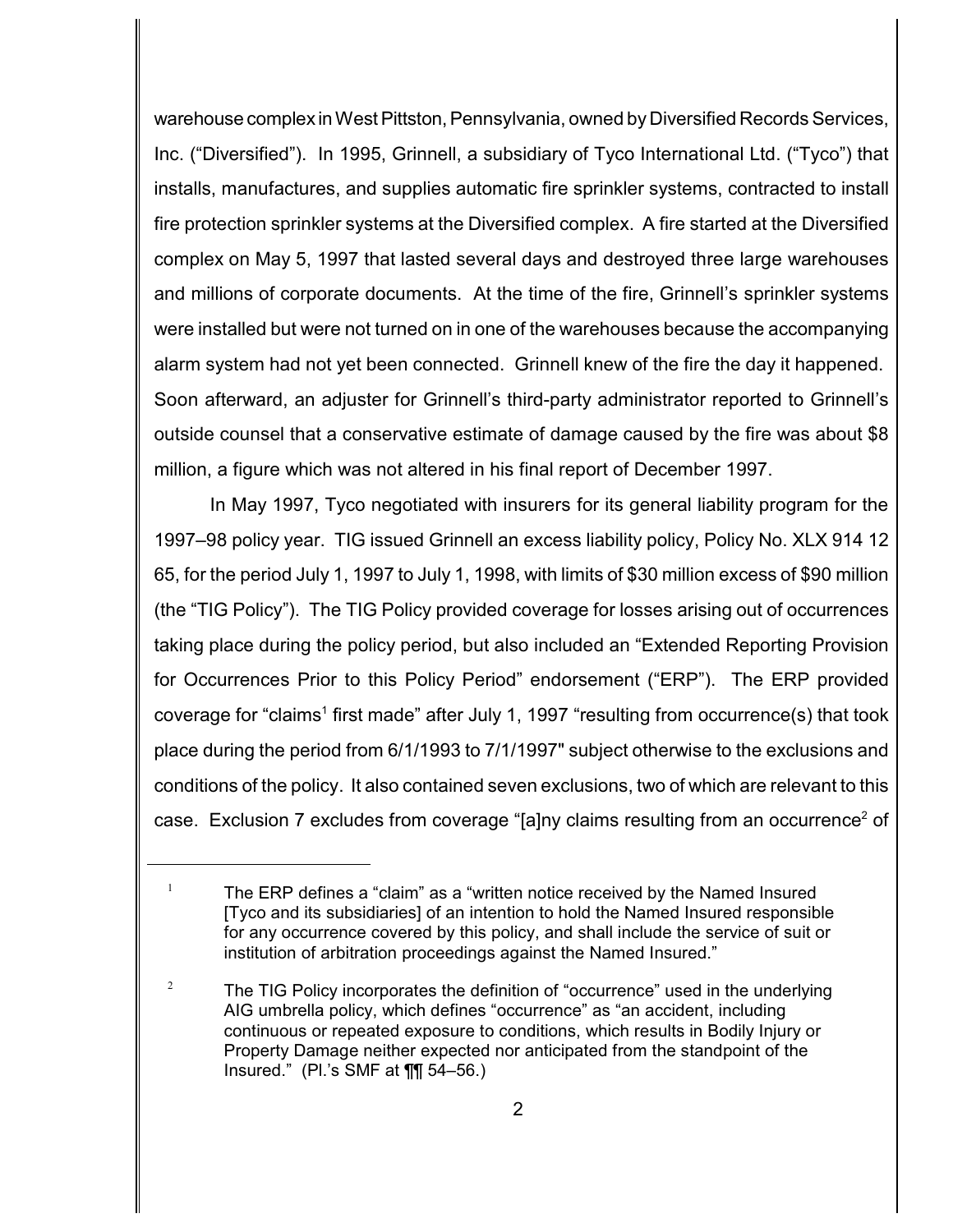which the Named Insured had actual or constructive notice prior to the commencement of coverage under this policy."

In 1998 and 1999, various entities that stored documents with Diversified sued Diversified and Grinnell in the Court of Common Pleas of Luzerne County, Pennsylvania for losses associated with the fire (the "Underlying Actions"). Diversified and its property insurer also sued Grinnell in the same court for damage to the warehouse complex and business interruption costs (the "Diversified Action"). The Underlying Actions and the Diversified Action were consolidated into a single action (the "Consolidated Action" and the "Consolidated Action Suits"). A two-phase trial was held for the Consolidated Action, with the liability trial for two lead cases, brought by First Union Corporation ("First Union") and Mobil Oil Corporation ("Mobil"), beginning in September 2002. During the trial, Diversified and Grinnell entered into an agreement whereby Grinnell became responsible for all liability. On October 18, 2002, the jury returned a liability verdict, assessing 60% fault to Diversified and 40% fault to Grinnell. The jury awarded \$20,534,963 in damages to First Union on December 13, 2002, and \$20,750,653 to Mobil on January 17, 2003. After both judgments were affirmed by the Superior Court of Pennsylvania in 2005, Grinnell's primary and first level excess insurers for the 1996–97 policy year paid judgments of \$32,979,909.57 to First Union and \$31,631,905.00 to Mobil on August 15, 2006. Grinnell's insurers for the 1996–97 policy year paid approximately \$67.4 million in settling or resolving the Consolidated Action Suits. Following these payments, the remaining amount left within the first \$60 million in coverage for the 1996–97 insurance policies was approximately \$9.7 million.

In 1999, the Brooklyn Hospital Center ("Brooklyn Hospital") sued Diversified in New York state court for damages resulting from the destruction of its documents in the fire ("Brooklyn Hospital claim"). Grinnell was added as a third-party defendant to the complaint in 2000. The suit was transferred to the Court of Common Pleas of Luzerne County and docketed there in 2003, but was not joined in the Consolidated Action. Following the resolution of the Consolidated Action Suits, the Brooklyn Hospital claim was the only remaining claim arising from the Fire. Pursuant to a stipulation that they entered into on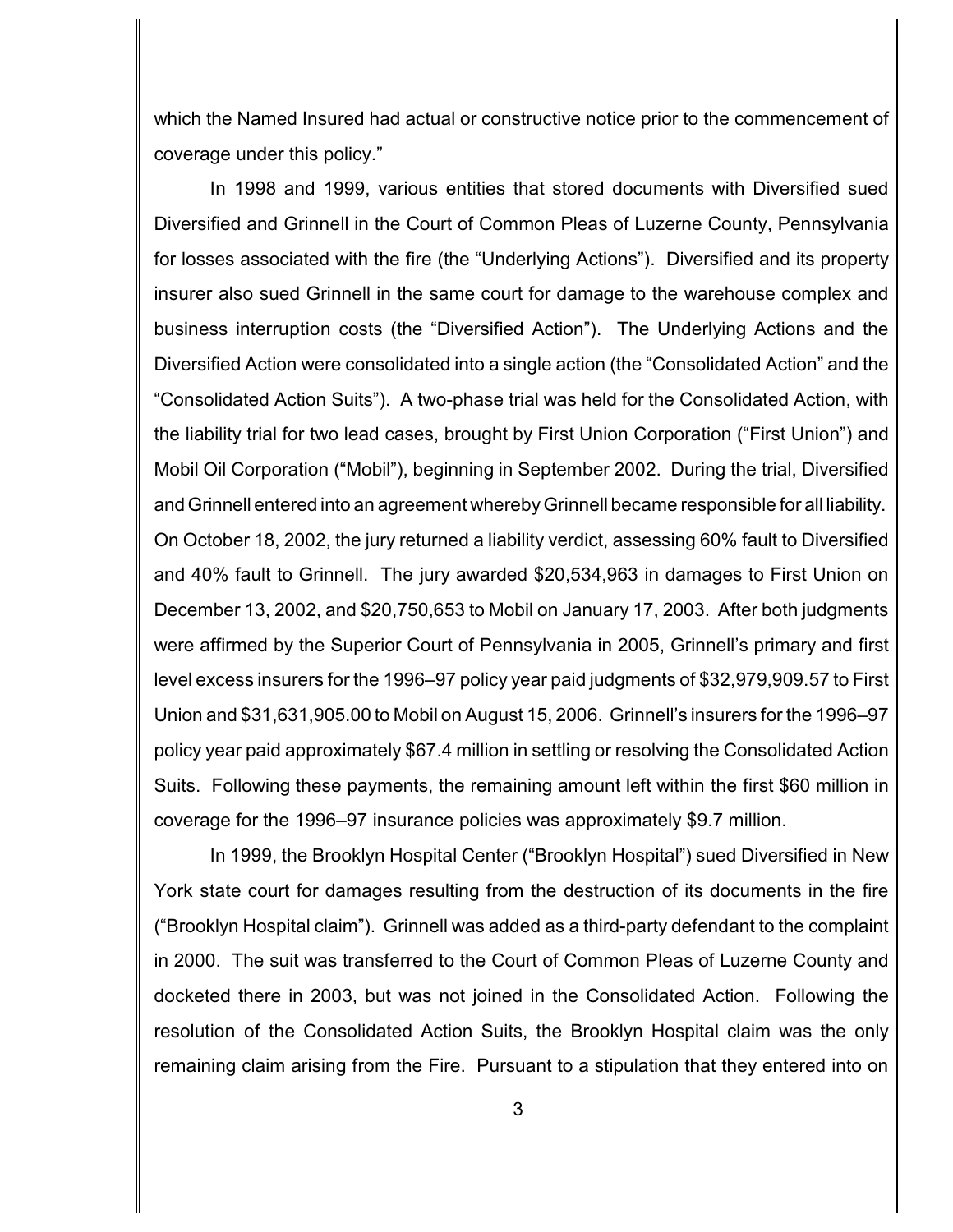October 4, 2002, Brooklyn Hospital and Grinnell agreed to accept the liability verdict in the First Union and Mobil trials. The stipulation also provided that if Grinnell was found liable in those cases, it would accept complete responsibility for any damage verdict rendered in Brooklyn Hospital's favor in a later proceeding.

On February 2, 2007, Brooklyn Hospital filed a subsequent complaint against Grinnell to recover damages it allegedly sustained due to the fire. TIG was notified of the Brooklyn Hospital claim on August 14, 2007. Grinnell asked TIG to participate in resolving the claim on September 26, 2007, but TIG reserved its rights on January 30, 2008. TIG sent a supplemental reservation of rights letter on March 28, 2008, stating that it was reserving its rights based on Exclusion 7 of the ERP. On May 14, 2008, TIG commenced this diversity action under 28 U.S.C. § 1332, seeking a determination of its rights or obligations owed under the TIG Policy.

On October 1, 2008, the Brooklyn Hospital claim settled in principle for \$20.5 million. Grinnell's primary and first layer excess insurers agreed to pay the first \$9.1 million of the settlement, and Grinnell and TIG agreed to pay the remainder. Pursuant to the parties' Funding Agreement, Grinnell paid \$3,563,954.40 and TIG paid \$7,840,699.69, with each party's portion being subject to the resolution of the coverage dispute in this action. (Doc. 189, Ex. A at ¶¶ 1, 5.)

In Count I of its Amended Complaint, TIG seeks a judgment declaring that it has no duty to indemnify Grinnell for its loss in the Brooklyn Hospital settlement. Count II requests the Court to order Grinnell to reimburse TIG for its portion of the settlement payment, plus interest. (Doc. 61 at 5–6.) Grinnell raises two counterclaims against TIG. Count I seeks for the Court to declare that Grinnell's loss in the Brooklyn Hospital settlement is covered under the TIG Policy, and Count II requests the Court to order TIG to reimburse Grinnell's portion of the settlement payment, plus interest, pursuant to TIG's breach of contract. (Doc. 62 at 8–9.) On June 11, 2012, the parties filed cross-motions for summary judgment. Oral argument was held on these motions on October 24, 2012. On January 23, 2013, the Court entered a Memorandum (Doc. 186) and Order (Doc. 187) that, *inter alia*, denied Grinnell's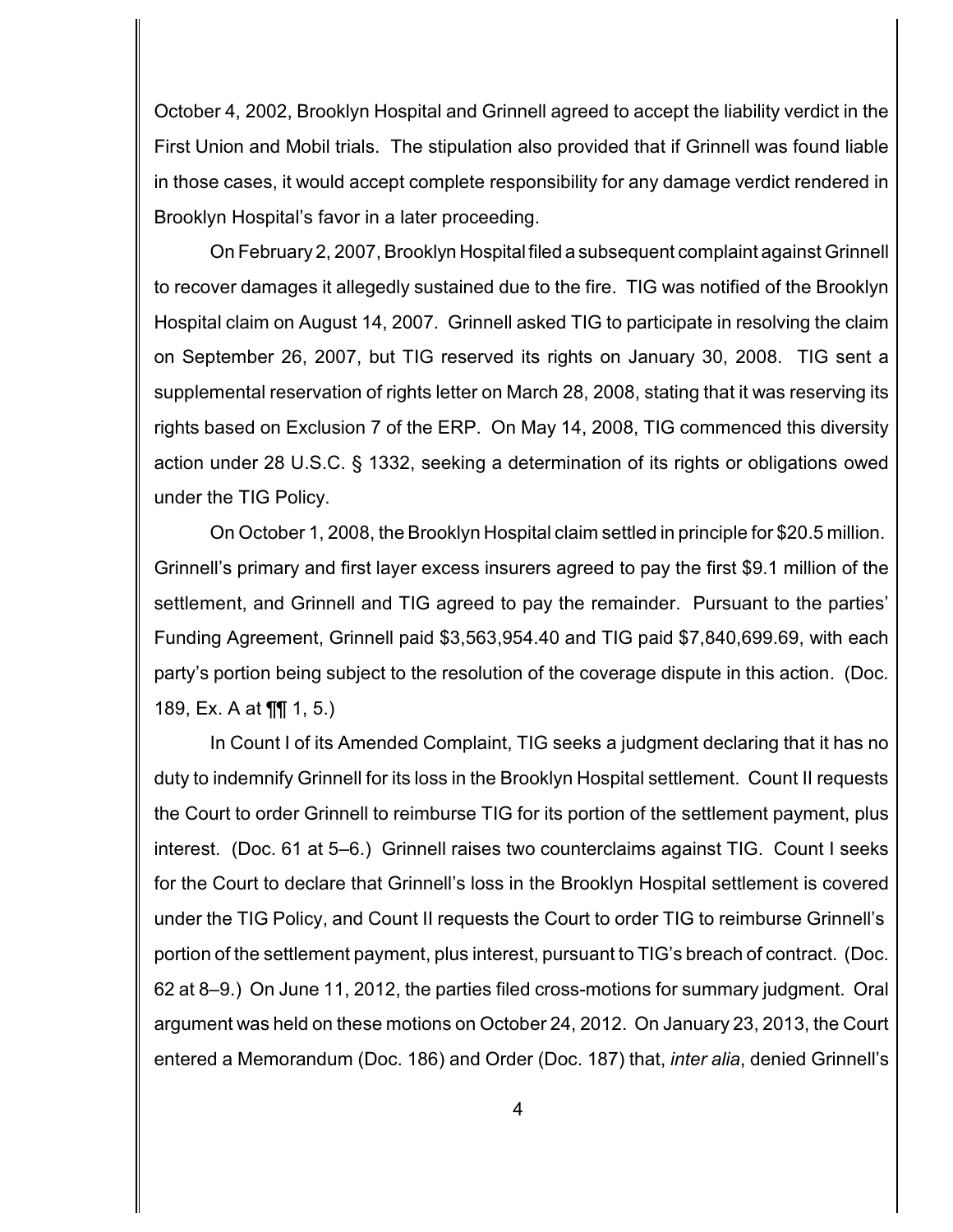Motion for Summary Judgment (Doc. 115) and granted TIG's Motion for Summary Judgment on Exclusion 7 (Doc. 122). The Court entered judgment in favor of TIG and against Grinnell on Counts I and II of TIG's Amended Complaint and Counts I and II of Grinnell's Counterclaim. (Doc. 187 at ¶¶ 5–6.)

On February 19, 2013, TIG filed its Motion for Clarification of the Court's January 23, 2013 Order. (Doc. 188.) TIG asks the Court to clarify its Order to include the relief specific sought in Counts I and II of its Amended Complaint: (1) a declaration that it owed no duty to idemnify Grinnell for the Brooklyn Hospital settlement and (2) reimbursement of the \$7,840,699.69 it paid in the settlement, along with applicable pre-judgment and postjudgment interest, pursuant to the parties' 2008 Funding Agreement. (*Id.* at ¶¶ 4–9.) The motion has been fully briefed and is ripe for the Court's disposition.

#### **DISCUSSION**

#### **I. Legal Standard**

Federal Rule of Civil Procedure 60(a) allows a court to "correct a clerical mistake or mistake arising from oversight or omission whenever one is found in a judgment, order, or other part of the record." Fed. R. Civ. P. 60(a). Rule 60(a) can only be invoked to correct errors that are "mechanical in nature, apparent on the record, and not involving an error of substantive judgment." *Pfizer Inc. v. Uprichard*, 422 F.3d 124, 130 (3d Cir. 2005) (citing *Mack Trucks, Inc. v. Int'l Union, UAW*, 856 F.2d 579, 594 (3d Cir. 1981)). "The judgment may be corrected [under Rule 60(a)] by including interest if this is a matter of right . . . ." 11 Wright, Miller & Kane, *Federal Practice & Procedure* § 2854 (citing *Glick v. White Motor Co.*, 458 F.2d 1287 (3d Cir. 1972)). "'[T]he relevant test for the applicability of Rule 60(a) is whether the change affects substantive rights of the parties and is therefore beyond the scope of Rule 60(a) or is instead a clerical error, a copying or computational mistake, which is correctable under the Rule.'" *Pfizer*, 422 F.3d at 130 (citing *In re W. Tex. Mktg*., 12 F.3d 497, 504 (5th Cir. 1994)).

# **II. TIG's Motion for Clarification of the Court's January 23, 2013 Order (Doc. 188)** TIG asks the Court to clarify its Order to include the relief sought in Counts I and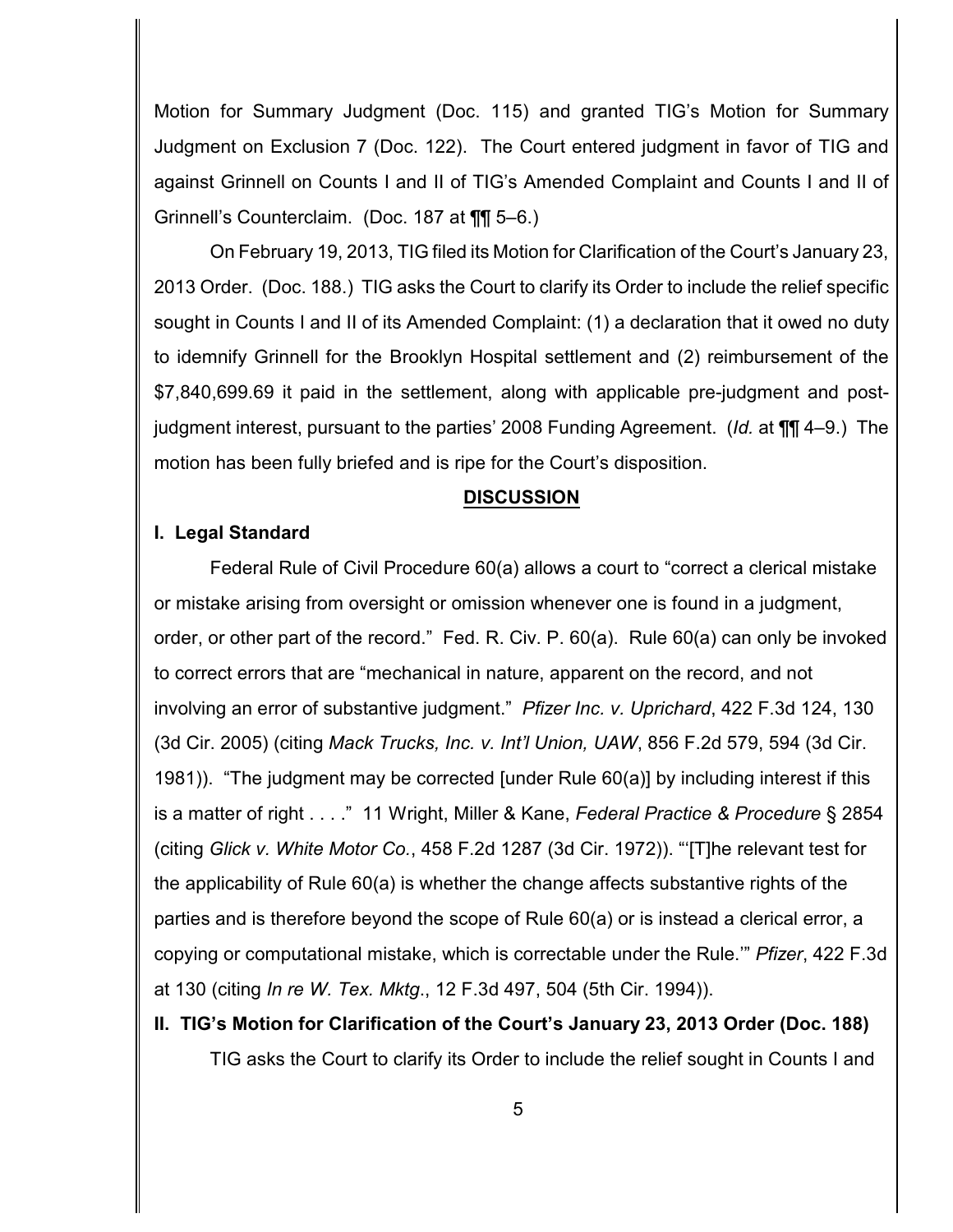II of the Amended Complaint. (Doc. 188 at ¶¶ 4, 9.) Specifically, TIG seeks (1) a declaration that it owed no duty to idemnify Grinnell for the Brooklyn Hospital settlement and (2) reimbursement of the \$7,840,699.69 it paid in connection with the settlement, along with applicable pre-judgment and post-judgment interest, pursuant to the parties' 2008 Funding Agreement. (*Id.* at ¶¶ 4–9.) The parties agree that the Court's judgment established that TIG has no duty to idemnify Grinnell for the Brooklyn Hospital settlement and is entitled to reimbursement in the amount of \$7,840,699.69, prejudgment interest in the amount of \$1,637,954.49, and post-judgment interest. (Doc. 189 at 2; Doc. 190 at 5; Doc. 193 at 2.) However, they disagree on what rate applies to the award of post-judgment interest.

## **A. Pre-Judgment Interest**

In diversity cases, state law determines the award of pre-judgment interest. *Jarvis v. Johnson*, 668 F.2d 740, 746–47 (3d Cir. 1982). Under Pennsylvania law, prejudgment interest is awardable as a matter of right in contract actions. *Fernandez v. Levin*, 548 A.2d 1191, 1193 (Pa. 1988); *Kaiser v. Old Republic Ins. Co.*, 741 A.2d 748, 755 (Pa. Super. 1999). Therefore, the Court may correct its January 23, 2013 Order by including pre-judgment interest. *See* 11 Wright, Miller & Kane, *Federal Practice & Procedure* § 2854 (citing *Glick v. White Motor Co.*, 458 F.2d 1287 (3d Cir. 1972)).

The parties agree that, pursuant to the Court's January 23, 2012 Order and the Funding Agreement,<sup>3</sup> TIG is entitled to \$1,637,954.49 in pre-judgment interest. (Doc. 189 at 2; Doc. 190 at 5; Doc. 193 at 2.) (Doc. 191 at ¶ 4.) Accordingly, the Court will

 $3$  Paragraph 6 of the Funding Agreement provides: "Nothing in this Agreement shall preclude or provide a basis for any Party to claim interest on amounts indicated in paragraph [5](a) and (b), except that any interest otherwise recoverable shall begin to run on the date of payment at 5% per annum (simple)." (Doc. 189, Ex. A at ¶ 6.) Paragraph 5(a) states that if Grinnell establishes that it is entitled to coverage under the TIG Policy for the Brooklyn Hospital claim, TIG will reimburse the \$3,563,954.40 paid by Grinnell as part of the Brooklyn Hospital settlement. (*Id.* at ¶ 5(a).) Paragraph 5(b) provides that if Grinnell fails to establish that it is entitled to coverage, it will reimburse TIG for the \$7,840,699.69 paid by TIG as part of the settlement. (*Id.* at ¶ 5(b).)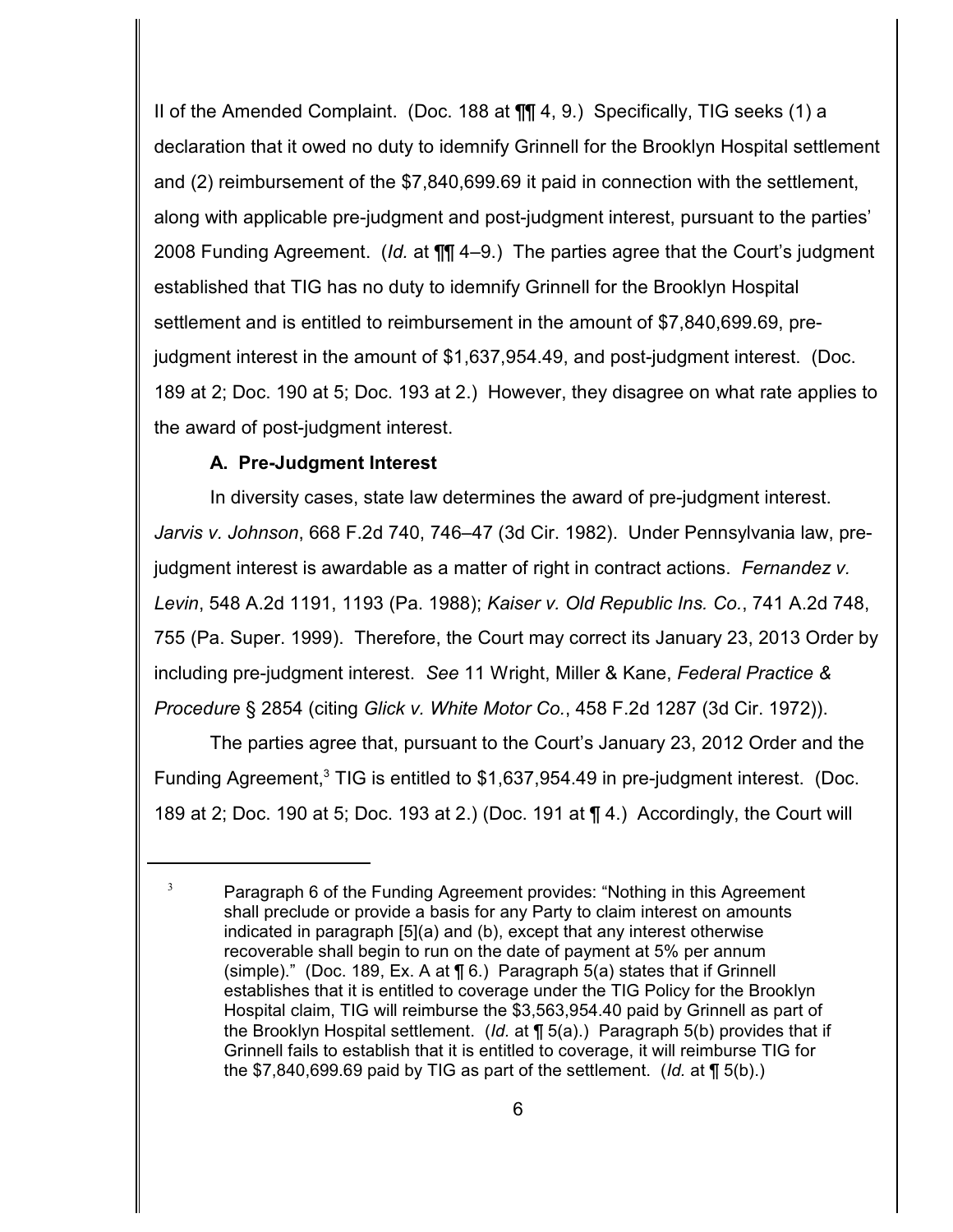award TIG \$1,637,954.49 in pre-judgment interest.

## **B. Post-Judgment Interest**

Post-judgment interest is statutorily mandated for all judgments in federal court.

28 U.S.C. § 1961; *Dunn v. HOVIC*, 13 F.3d 58, 62 (3d Cir. 1993); *Pierce Assocs., Inc. v.*

*The Nemours Found.*, 865 F.2d 530, 548 (3d Cir. 1988). The statute provides that:

Interest shall be allowed on any money judgment in a civil case recovered in a district court. . . . Such interest shall be calculated from the date of the entry of the judgment, at a rate equal to the weekly average 1-year constant maturity Treasury yield, as published by the Board of Governors of the Federal Reserve System, for the calendar week preceding the date of the judgment. 4

28 U.S.C. § 1961(a). Therefore, the Court may correct its January 23, 2013 Order by including post-judgment interest. *See* 11 Wright, Miller & Kane, *Federal Practice & Procedure* § 2854 (citing *Glick v. White Motor Co.*, 458 F.2d 1287 (3d Cir. 1972)).

Based on the language of Paragraph 6 of the Funding Agreement, which provides that "any interest otherwise recoverable shall begin to run on the date of payment at 5% per annum (simple)," TIG contends that post-judgment interest should be assessed on its portion of the Brooklyn Hospital settlement at 5% per annum. (Doc. 189 at 6–7.) Grinnell, however, argues that the federal statutory post-judgment interest rate should be applied to TIG's judgment award because the parties did not express their intent to stipulate to a different post-judgment rate through "clear, unambiguous, and unequivocal language." (Doc. 190 at 7.)

As both parties correctly note, the United States Court of Appeals for the Third Circuit has not addressed the issue of whether parties may contractually agree to a postjudgment interest rate different than that set forth in § 1961. (Doc. 189 at 5–6; Doc. 190 at 7.) However, several circuit courts have allowed parties to do so, provided that they have expressed their intent through "clear, unambiguous and unequivocal [contractual] language." *See Jack Henry & Assocs. v. BSC, Inc.*, 487 F. App'x 246, 259–60 (6th Cir.

For the week ending January 18, 2013, this rate was 0.14%. *See* Selected <sup>4</sup> Interest Rates (Weekly)—H.15, Board of Governors of the Federal Reserve System, *available at* http://www.federalreserve.gov/releases/h15.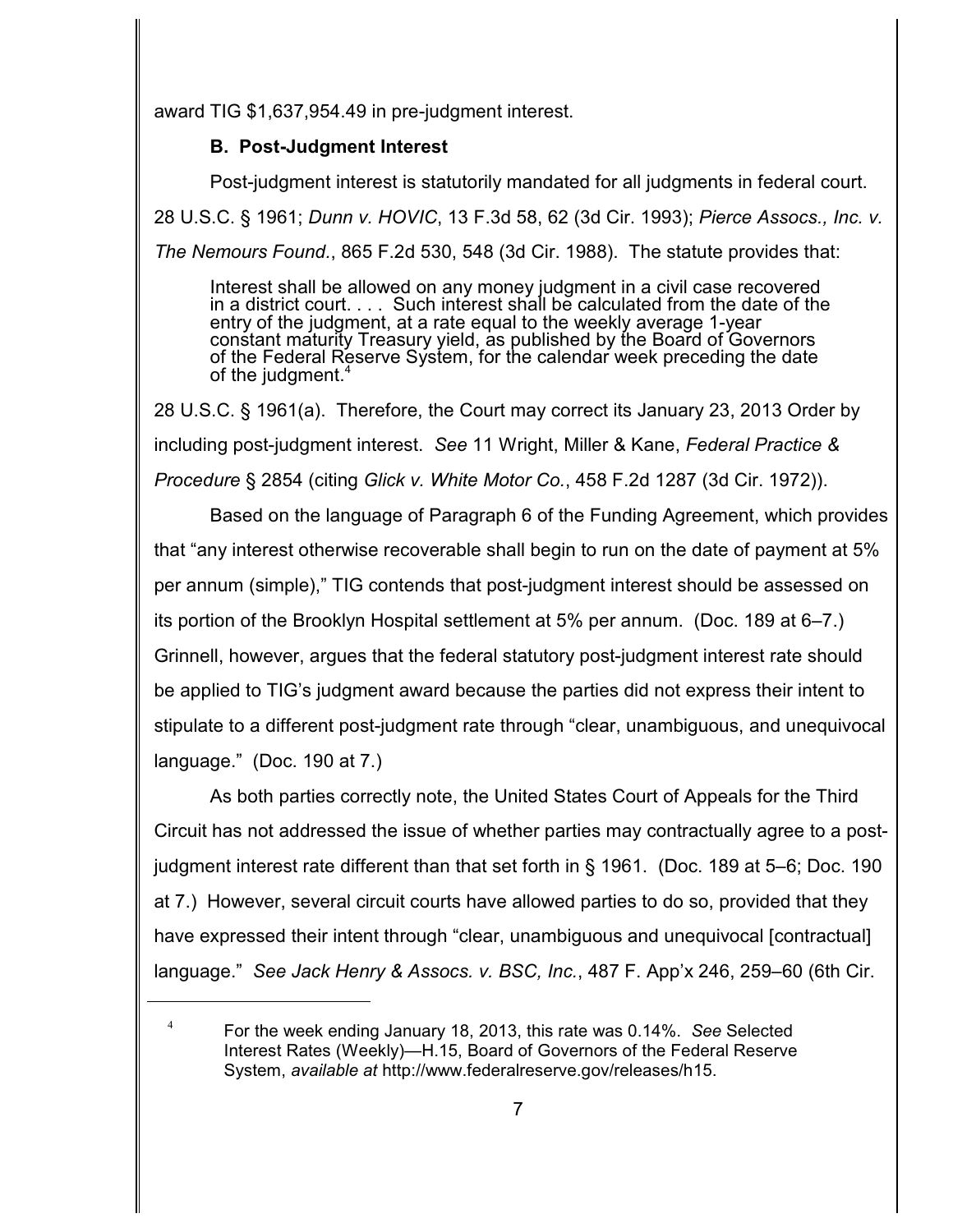2012) ("the federal rule applies unless the contract includes 'language expressing an intent that a particular interest rate apply to judgments or judgment debs' that is 'clear, unambiguous[,] and unequivocal.") (citing *FCS Advisors, Inc. v. Fair Fin. Co.*, 605 F.3d 144, 148 (2d Cir. 2010)); *see also Kanawha-Gauley Cola & Coke Co. v. Pittston Minerals Grp., Inc.*, \_\_\_ F. App'x \_\_\_, 2012 WL 6622708, \*6 (4th Cir. Dec. 20, 2012) (applying federal interest rate in absence of "clear, unambiguous, and unequivocal language" in parties' agreement); *In re Riebesell*, 586 F.3d 782, 794–95 (10th Cir. 2009).

TIG argues that Paragraph 6 of the Funding Agreement "clearly articulates the parties' intent" to apply a 5% per annum interest rate for any interest awarded because its language makes "no distinction between prejudgment and post-judgment interest." (Doc. 189 at 6–7.) Grinnell counters that because the parties did not distinguish between pre-judgment and post-judgment interest or reference post-interest judgment whatsoever, they have not exhibited "clear, unambiguous, and unequivocal" intent to contract around the federal statutory post-judgment interest rate. (Doc. 190 at 11–12.)

Assuming, *arguendo*, that Third Circuit jurisprudence permits parties to contractually agree to a post-judgment interest rate different than that set forth in § 1961, the Court finds that the parties have not demonstrated the intent necessary to do so here. Particularly persuasive, in the Court's view, are the decisions of several circuit courts that have determined that a contractual provision must explicitly refer to postjudgment interest in order to override § 1961. *Compare Westinghouse Credit Corp. v. D'Urso*, 371 F.3d 96, 102 (2d Cir. 2004) (applying federal rate where contractual language stated that a different interest rate would apply "from the date payment was due to the date payment is made") and *Jack Henry*, 487 F. App'x at 259–60 (holding that a provision stating "[a]mounts outstanding after the due date are subject to an interest charge to day of payment" was insufficiently clear to displace the federal rate), *with Hymel v. UNC, Inc.*, 994 F.2d 260, 265–66 (5th Cir. 1993) (finding contract language providing that "all past due interest and/or principal shall bear interest from maturity until paid, both before and after judgment" to be sufficiently clear). Therefore, TIG shall